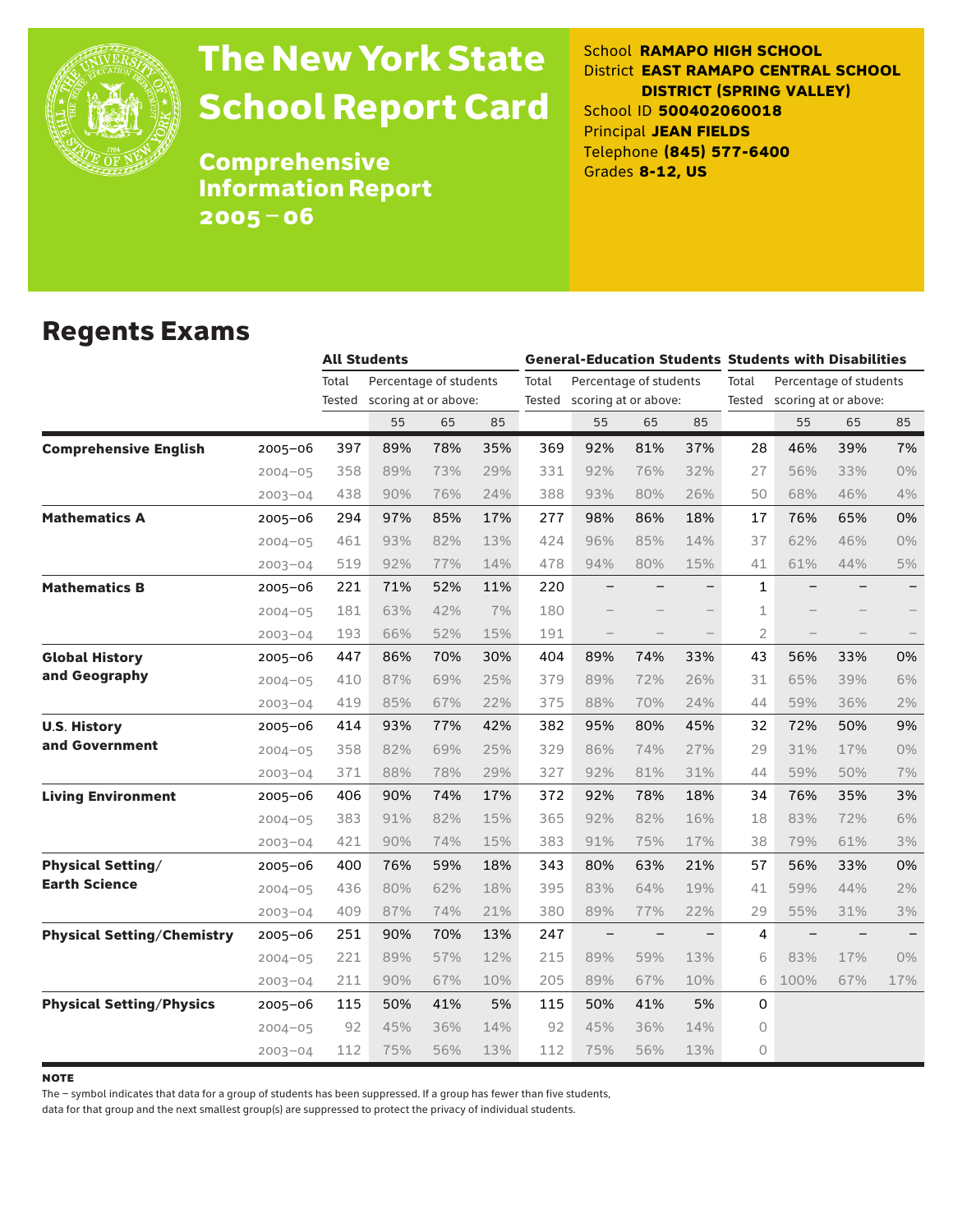### Regents Exams

|                              |             | <b>All Students</b> |                                                |     |     | <b>General-Education Students Students with Disabilities</b> |                                                |     |     |                |                                                       |    |    |
|------------------------------|-------------|---------------------|------------------------------------------------|-----|-----|--------------------------------------------------------------|------------------------------------------------|-----|-----|----------------|-------------------------------------------------------|----|----|
|                              |             | Total<br>Tested     | Percentage of students<br>scoring at or above: |     |     | Total<br>Tested                                              | Percentage of students<br>scoring at or above: |     |     | Total          | Percentage of students<br>Tested scoring at or above: |    |    |
|                              |             |                     | 55                                             | 65  | 85  |                                                              | 55                                             | 65  | 85  |                | 55                                                    | 65 | 85 |
| <b>Comprehensive French</b>  | $2005 - 06$ | 76                  | 100%                                           | 99% | 47% | 76                                                           | 100%                                           | 99% | 47% | 0              |                                                       |    |    |
|                              | $2004 - 05$ | 72                  | 100%                                           | 97% | 42% | 72                                                           | 100%                                           | 97% | 42% | $\circ$        |                                                       |    |    |
|                              | $2003 - 04$ | 90                  | 93%                                            | 90% | 42% | 88                                                           |                                                |     |     | $\overline{2}$ |                                                       |    |    |
| <b>Comprehensive German</b>  | $2005 - 06$ | 0                   |                                                |     |     | 0                                                            |                                                |     |     | 0              |                                                       |    |    |
|                              | $2004 - 05$ | 0                   |                                                |     |     | 0                                                            |                                                |     |     | 0              |                                                       |    |    |
|                              | $2003 - 04$ | 0                   |                                                |     |     | 0                                                            |                                                |     |     | 0              |                                                       |    |    |
| <b>Comprehensive Hebrew</b>  | $2005 - 06$ | $\mathbf{1}$        |                                                |     |     | 1                                                            |                                                |     |     | 0              |                                                       |    |    |
|                              | $2004 - 05$ | $\circ$             |                                                |     |     | 0                                                            |                                                |     |     | 0              |                                                       |    |    |
|                              | $2003 - 04$ | 1                   |                                                |     |     | 0                                                            |                                                |     |     | 1              |                                                       |    |    |
| <b>Comprehensive Italian</b> | $2005 - 06$ | 0                   |                                                |     |     | 0                                                            |                                                |     |     | 0              |                                                       |    |    |
|                              | $2004 - 05$ | 0                   |                                                |     |     | 0                                                            |                                                |     |     | $\circ$        |                                                       |    |    |
|                              | $2003 - 04$ | 1                   |                                                |     |     | 1                                                            |                                                |     |     | 0              |                                                       |    |    |
| <b>Comprehensive Latin</b>   | $2005 - 06$ | 0                   |                                                |     |     | 0                                                            |                                                |     |     | 0              |                                                       |    |    |
|                              | $2004 - 05$ | 0                   |                                                |     |     | 0                                                            |                                                |     |     | 0              |                                                       |    |    |
|                              | $2003 - 04$ | $\circ$             |                                                |     |     | 0                                                            |                                                |     |     | $\circ$        |                                                       |    |    |
| <b>Comprehensive Spanish</b> | $2005 - 06$ | 208                 | 100%                                           | 99% | 57% | 207                                                          |                                                |     |     | 1              |                                                       |    |    |
|                              | $2004 - 05$ | 158                 | 99%                                            | 98% | 58% | 157                                                          |                                                |     |     |                |                                                       |    |    |
|                              | $2003 - 04$ | 134                 | 99%                                            | 98% | 54% | 132                                                          |                                                |     |     | $\overline{2}$ |                                                       |    |    |

#### **NOTE**

The – symbol indicates that data for a group of students has been suppressed. If a group has fewer than five students,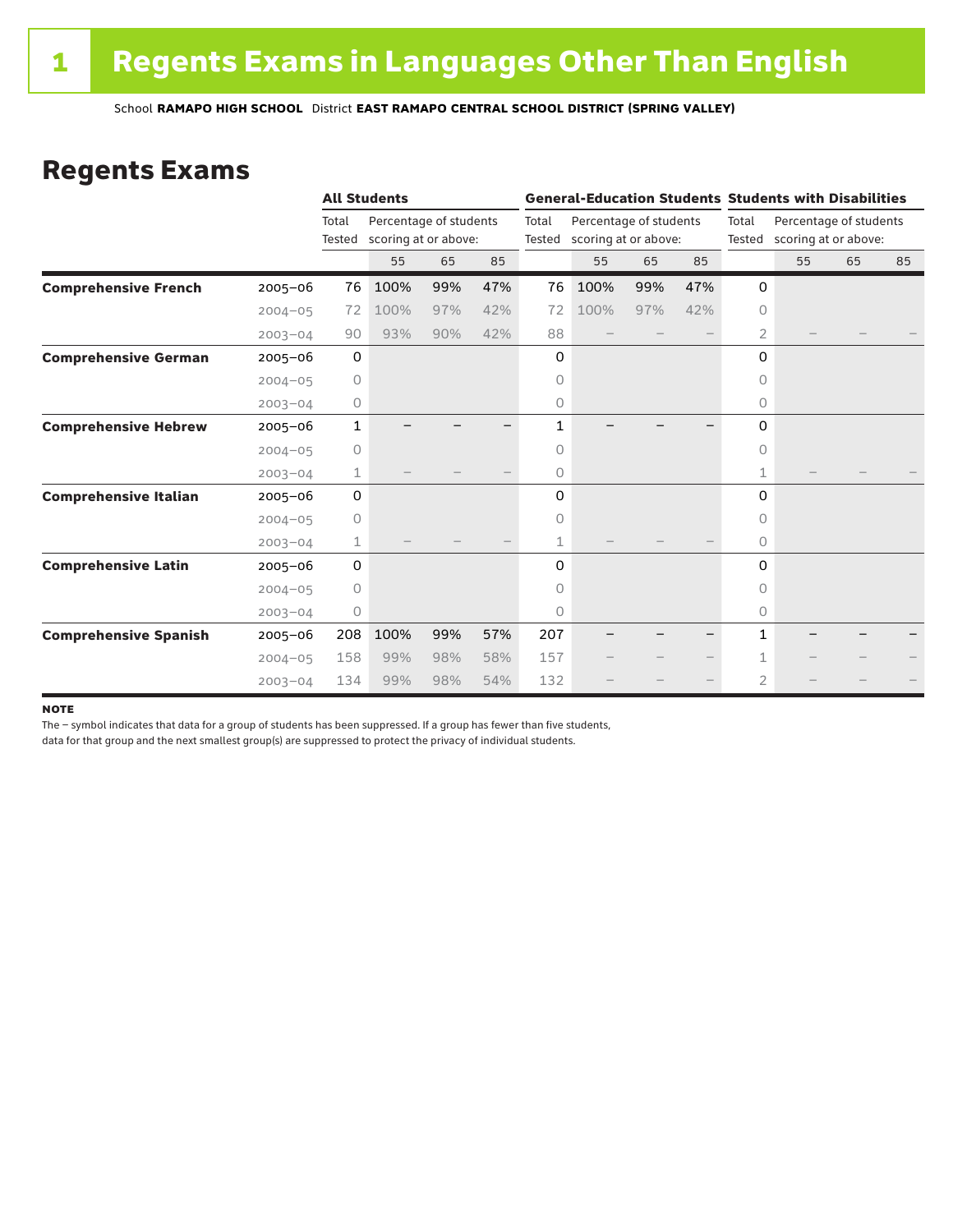### Regents Competency Tests

|                       |             | <b>All Students</b> |                        |                     |                                 | <b>General-Education Students Students with Disabilities</b> |                        |  |
|-----------------------|-------------|---------------------|------------------------|---------------------|---------------------------------|--------------------------------------------------------------|------------------------|--|
|                       |             | <b>Total Tested</b> | <b>Percent Passing</b> | <b>Total Tested</b> | <b>Percent Passing</b>          | <b>Total Tested</b>                                          | <b>Percent Passing</b> |  |
| <b>Mathematics</b>    | $2005 - 06$ | 80                  | 55%                    | 3                   | -                               | 77                                                           |                        |  |
|                       | $2004 - 05$ | 77                  | 48%                    | 3                   | $\qquad \qquad -$               | 74                                                           |                        |  |
|                       | $2003 - 04$ | 58                  | 59%                    | 1                   | $\qquad \qquad -$               | 57                                                           |                        |  |
| <b>Science</b>        | $2005 - 06$ | 69                  | 49%                    | 4                   | -                               | 65                                                           |                        |  |
|                       | $2004 - 05$ | 70                  | 44%                    | $\overline{2}$      |                                 | 68                                                           |                        |  |
|                       | $2003 - 04$ | 59                  | 42%                    | 6                   | 17%                             | 53                                                           | 45%                    |  |
| <b>Reading</b>        | 2005-06     | 28                  | 46%                    | 2                   | —                               | 26                                                           |                        |  |
|                       | $2004 - 05$ | 16                  | 63%                    | 1                   | $\overline{\phantom{0}}$        | 15                                                           |                        |  |
|                       | $2003 - 04$ | 4                   |                        | $\mathbf{1}$        | $\overline{\phantom{0}}$        | 3                                                            |                        |  |
| <b>Writing</b>        | 2005-06     | 24                  | 75%                    | $\overline{c}$      | —                               | 22                                                           |                        |  |
|                       | $2004 - 05$ | 19                  | 95%                    | 3                   | $\qquad \qquad -$               | 16                                                           |                        |  |
|                       | $2003 - 04$ | 19                  | 89%                    | 2                   | $\hspace{0.1mm}-\hspace{0.1mm}$ | 17                                                           |                        |  |
| <b>Global Studies</b> | 2005-06     | 31                  | 29%                    | 3                   | -                               | 28                                                           |                        |  |
|                       | $2004 - 05$ | 20                  | 50%                    | 3                   | $\qquad \qquad -$               | 17                                                           |                        |  |
|                       | $2003 - 04$ | 26                  | 31%                    | 3                   | $\hspace{0.1mm}-\hspace{0.1mm}$ | 23                                                           |                        |  |
| <b>U.S. History</b>   | 2005-06     | 21                  | 43%                    | 3                   | $\qquad \qquad -$               | 18                                                           |                        |  |
| and Government        | $2004 - 05$ | 8                   | 75%                    | 4                   | $\qquad \qquad -$               | 4                                                            |                        |  |
|                       | $2003 - 04$ | 13                  | 54%                    | 2                   | $\qquad \qquad -$               | 11                                                           |                        |  |

#### **NOTE**

The – symbol indicates that data for a group of students has been suppressed. If a group has fewer than five students,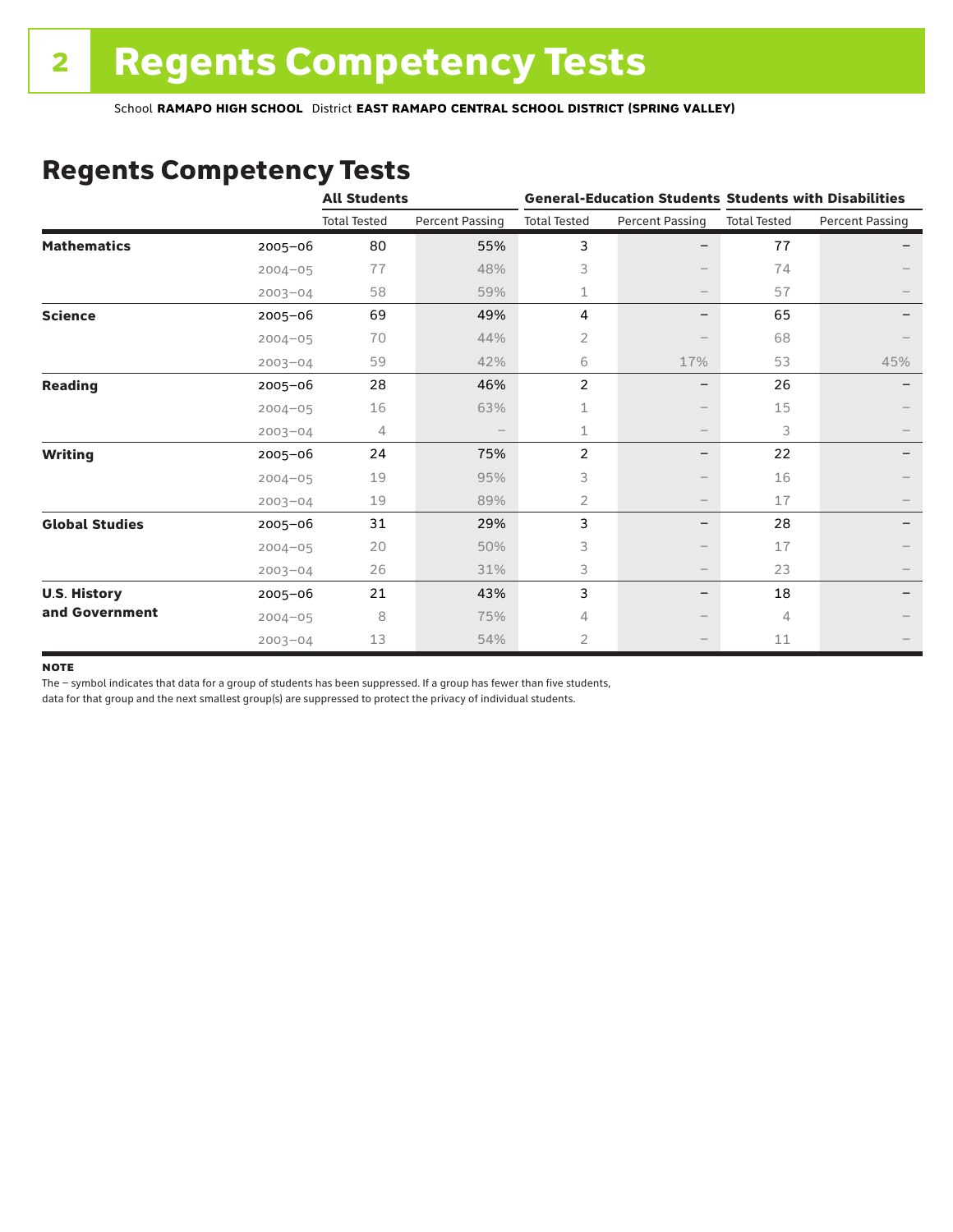### Second Language Proficiency Examinations

|                |             | <b>All Students</b> |                  | <b>General-Education Students Students with Disabilities</b> |                  |                     |                  |  |
|----------------|-------------|---------------------|------------------|--------------------------------------------------------------|------------------|---------------------|------------------|--|
|                |             | <b>Total Tested</b> | Percent Passing: | <b>Total Tested</b>                                          | Percent Passing: | <b>Total Tested</b> | Percent Passing: |  |
| <b>French</b>  | $2005 - 06$ | 53                  | 91%              | 47                                                           | 89%              | 6                   | 100%             |  |
|                | $2004 - 05$ | 20                  | 85%              | 19                                                           |                  |                     |                  |  |
|                | $2003 - 04$ | 30                  | 77%              | 29                                                           |                  | 1                   |                  |  |
| German         | $2005 - 06$ | 0                   |                  | 0                                                            |                  | 0                   |                  |  |
|                | $2004 - 05$ | 0                   |                  | 0                                                            |                  | 0                   |                  |  |
|                | $2003 - 04$ | 0                   |                  | 0                                                            |                  | 0                   |                  |  |
| <b>Italian</b> | 2005-06     | 0                   |                  | 0                                                            |                  | 0                   |                  |  |
|                | $2004 - 05$ | 0                   |                  | 0                                                            |                  | 0                   |                  |  |
|                | $2003 - 04$ | $\circ$             |                  | 0                                                            |                  | $\circ$             |                  |  |
| Latin          | $2005 - 06$ | $\mathbf 0$         |                  | 0                                                            |                  | 0                   |                  |  |
|                | $2004 - 05$ | $\bigcap$           |                  | Ω                                                            |                  | Ω                   |                  |  |
|                | $2003 - 04$ | 0                   |                  | 0                                                            |                  | 0                   |                  |  |
| <b>Spanish</b> | $2005 - 06$ | 124                 | 81%              | 108                                                          | 81%              | 16                  | 81%              |  |
|                | $2004 - 05$ | 73                  | 66%              | 66                                                           | 70%              | 7                   | 29%              |  |
|                | $2003 - 04$ | 126                 | 61%              | 118                                                          | 62%              | 8                   | 50%              |  |

#### **NOTE**

The – symbol indicates that data for a group of students has been suppressed. If a group has fewer than five students,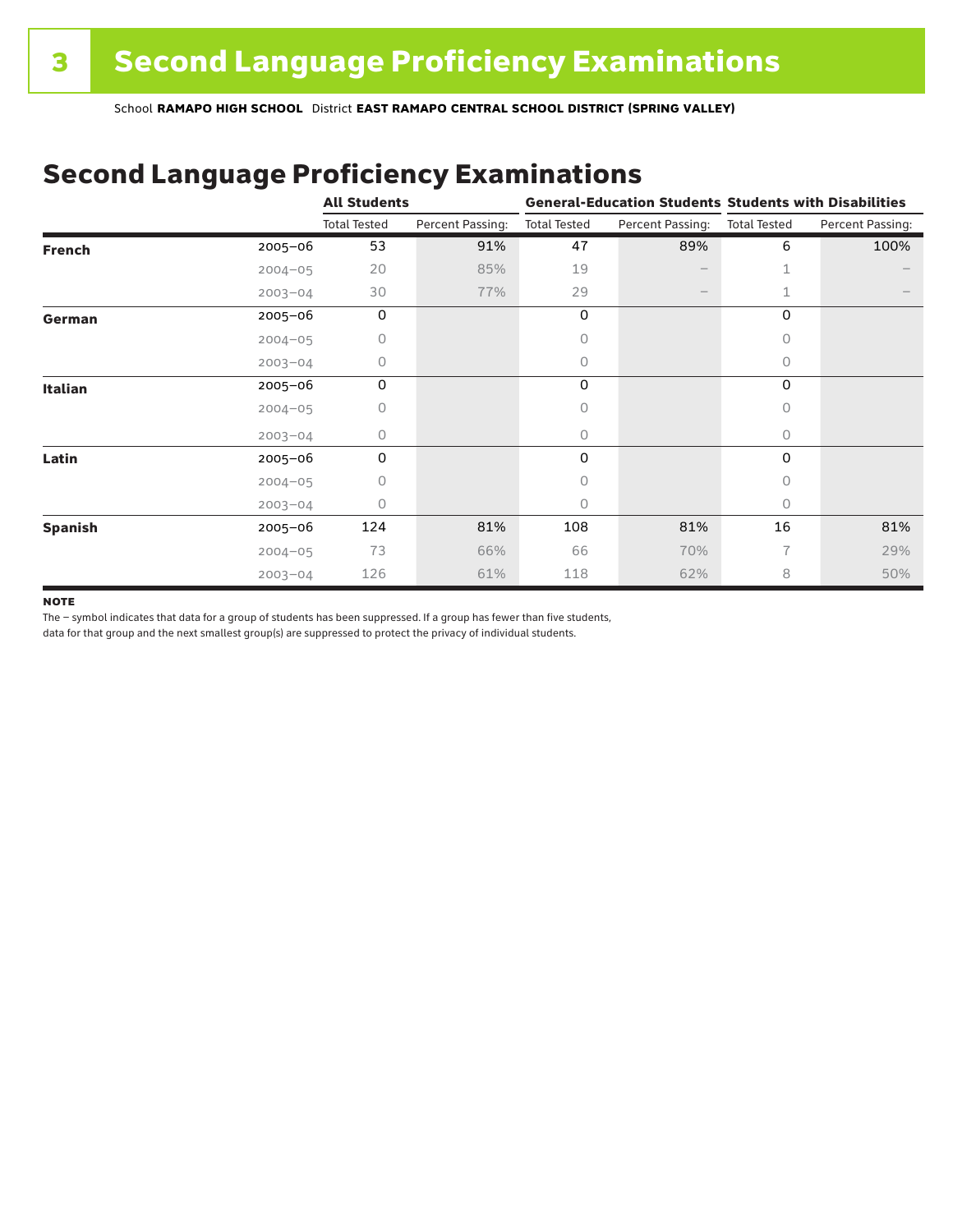### New York State English as a Second Language Achievement Test (NYSESLAT)

|                                |             | <b>All Students</b> |                                   |                             |     |       | <b>General-Education Students</b> |     |                                   |     | Students with Disabilities |                                                                           |  |                     |  |       |  |
|--------------------------------|-------------|---------------------|-----------------------------------|-----------------------------|-----|-------|-----------------------------------|-----|-----------------------------------|-----|----------------------------|---------------------------------------------------------------------------|--|---------------------|--|-------|--|
|                                |             | Total               |                                   | Percent of students scoring |     |       | Total                             |     | Percent of students scoring       |     |                            | Percent of students scoring<br>Total<br>Tested in each performance level: |  |                     |  |       |  |
|                                |             |                     | Tested in each performance level: |                             |     |       |                                   |     | Tested in each performance level: |     |                            |                                                                           |  |                     |  |       |  |
|                                |             |                     |                                   | Begin. Interm. Adv.         |     | Prof. |                                   |     | Begin. Interm. Adv.               |     | Prof.                      |                                                                           |  | Begin. Interm. Adv. |  | Prof. |  |
| <b>Listening</b>               | 2005-06     | 0                   |                                   |                             |     |       | 0                                 |     |                                   |     |                            | 0                                                                         |  |                     |  |       |  |
| and Speaking<br>$(Grades K-1)$ | $2004 - 05$ | 0                   |                                   |                             |     |       | 0                                 |     |                                   |     |                            | 0                                                                         |  |                     |  |       |  |
|                                | $2003 - 04$ | 0                   |                                   |                             |     |       | 0                                 |     |                                   |     |                            | 0                                                                         |  |                     |  |       |  |
| <b>Reading</b>                 | $2005 - 06$ | 0                   |                                   |                             |     |       | $\mathbf 0$                       |     |                                   |     |                            | 0                                                                         |  |                     |  |       |  |
| and Writing                    | $2004 - 05$ | 0                   |                                   |                             |     |       | $\circ$                           |     |                                   |     |                            | 0                                                                         |  |                     |  |       |  |
| $(Grades K-1)$                 | $2003 - 04$ | 0                   |                                   |                             |     |       | $\circ$                           |     |                                   |     |                            | 0                                                                         |  |                     |  |       |  |
| Listening                      | $2005 - 06$ | 0                   |                                   |                             |     |       | 0                                 |     |                                   |     |                            | 0                                                                         |  |                     |  |       |  |
| and Speaking                   | $2004 - 05$ | 0                   |                                   |                             |     |       | $\circ$                           |     |                                   |     |                            | 0                                                                         |  |                     |  |       |  |
| $(Grades 2-4)$                 | $2003 - 04$ | 0                   |                                   |                             |     |       | 0                                 |     |                                   |     |                            | 0                                                                         |  |                     |  |       |  |
| <b>Reading</b>                 | $2005 - 06$ | 0                   |                                   |                             |     |       | 0                                 |     |                                   |     |                            | 0                                                                         |  |                     |  |       |  |
| and Writing                    | $2004 - 05$ | 0                   |                                   |                             |     |       | 0                                 |     |                                   |     |                            | 0                                                                         |  |                     |  |       |  |
| $(Grades 2-4)$                 | $2003 - 04$ | 0                   |                                   |                             |     |       | 0                                 |     |                                   |     |                            | 0                                                                         |  |                     |  |       |  |
| Listening                      | $2005 - 06$ | 0                   |                                   |                             |     |       | 0                                 |     |                                   |     |                            | 0                                                                         |  |                     |  |       |  |
| and Speaking                   | $2004 - 05$ | 0                   |                                   |                             |     |       | $\circ$                           |     |                                   |     |                            | 0                                                                         |  |                     |  |       |  |
| $(Grades 5-6)$                 | $2003 - 04$ | 0                   |                                   |                             |     |       | 0                                 |     |                                   |     |                            | 0                                                                         |  |                     |  |       |  |
| <b>Reading</b>                 | $2005 - 06$ | 0                   |                                   |                             |     |       | $\mathbf 0$                       |     |                                   |     |                            | 0                                                                         |  |                     |  |       |  |
| and Writing                    | $2004 - 05$ | 0                   |                                   |                             |     |       | $\circ$                           |     |                                   |     |                            | 0                                                                         |  |                     |  |       |  |
| $(Grades 5-6)$                 | $2003 - 04$ | 0                   |                                   |                             |     |       | 0                                 |     |                                   |     |                            | 0                                                                         |  |                     |  |       |  |
| <b>Listening</b>               | $2005 - 06$ | 5                   | 0%                                | 40%                         | 60% | 0%    | 5                                 | 0%  | 40%                               | 60% | 0%                         | 0                                                                         |  |                     |  |       |  |
| and Speaking                   | $2004 - 05$ | 0                   |                                   |                             |     |       | $\circ$                           |     |                                   |     |                            | 0                                                                         |  |                     |  |       |  |
| (Grades $7-8$ )                | $2003 - 04$ | 0                   |                                   |                             |     |       | $\circ$                           |     |                                   |     |                            | 0                                                                         |  |                     |  |       |  |
| <b>Reading</b>                 | $2005 - 06$ | 5                   | 40%                               | 60%                         | 0%  | 0%    | 5                                 | 40% | 60%                               | 0%  | 0%                         | 0                                                                         |  |                     |  |       |  |
| and Writing                    | $2004 - 05$ | 0                   |                                   |                             |     |       | $\circ$                           |     |                                   |     |                            | 0                                                                         |  |                     |  |       |  |
| $(Grades 7-8)$                 | $2003 - 04$ | 0                   |                                   |                             |     |       | 0                                 |     |                                   |     |                            | 0                                                                         |  |                     |  |       |  |
| <b>Listening</b>               | $2005 - 06$ | 161                 | 5%                                | 25%                         | 29% | 41%   | 158                               |     |                                   |     |                            | 3                                                                         |  |                     |  |       |  |
| and Speaking                   | $2004 - 05$ | 143                 | 5%                                | 38%                         | 31% | 25%   | 142                               |     |                                   |     |                            | 1                                                                         |  |                     |  |       |  |
| $(Grades g-12)$                | $2003 - 04$ | $\circ$             |                                   |                             |     |       | $\circ$                           |     |                                   |     |                            | 0                                                                         |  |                     |  |       |  |
| <b>Reading</b>                 | $2005 - 06$ | 161                 | 2%                                | 42%                         | 29% | 26%   | 158                               |     |                                   |     |                            | 3                                                                         |  |                     |  |       |  |
| and Writing                    | $2004 - 05$ | 148                 | 12%                               | 43%                         | 20% | 25%   | 147                               |     |                                   |     |                            | 1                                                                         |  |                     |  |       |  |
| $(Grades g-12)$                | $2003 - 04$ | 0                   |                                   |                             |     |       | 0                                 |     |                                   |     |                            | 0                                                                         |  |                     |  |       |  |

#### **NOTE**

The – symbol indicates that data for a group of students has been suppressed. If a group has fewer than five students,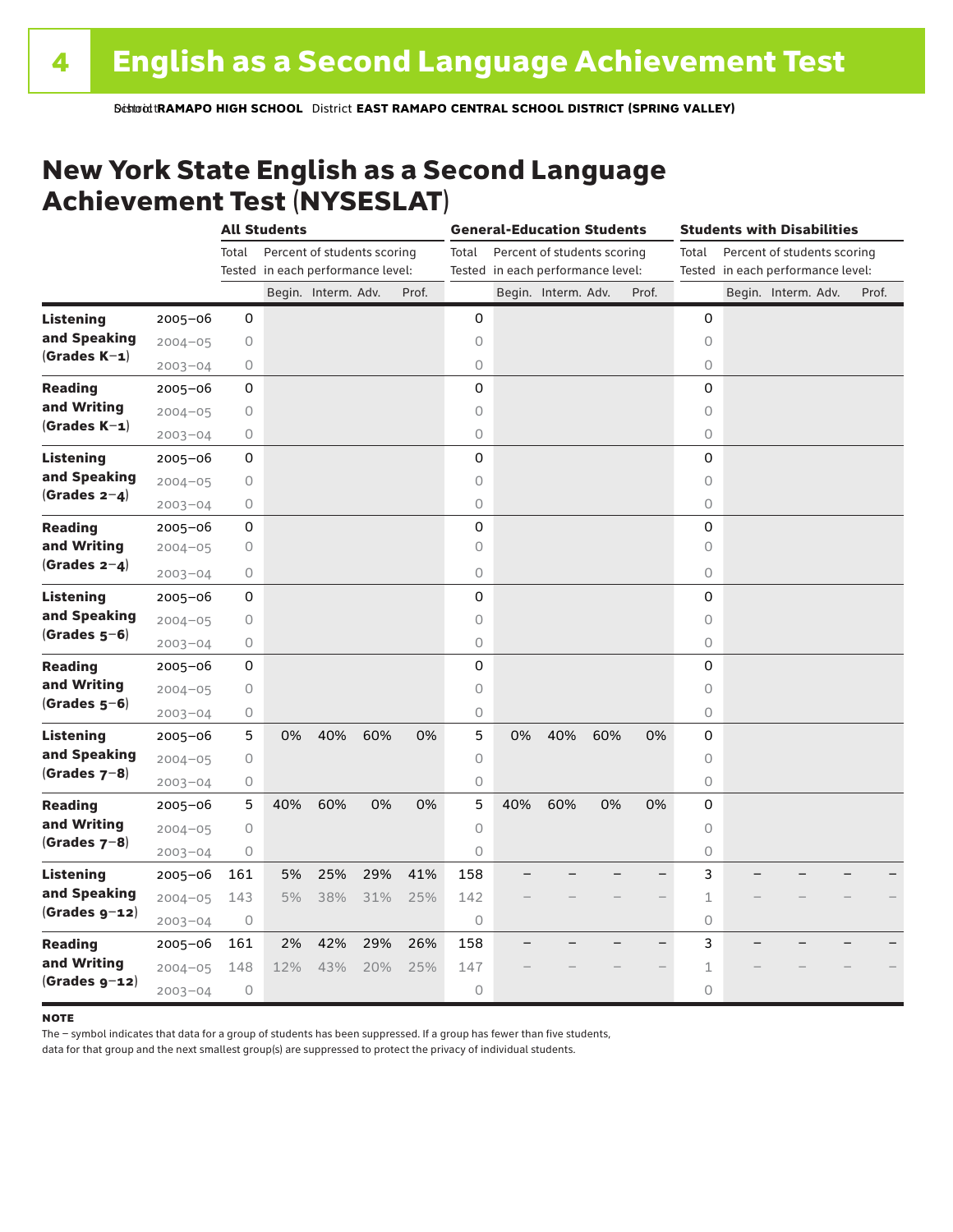# Elementary/Middle-Level Social Studies 2005–06

|                            | <b>All Students</b> |                                                    |    |    |    | <b>General-Education Students</b> |                                                    |    |    |    | <b>Students with Disabilities</b> |                                                    |  |  |                |
|----------------------------|---------------------|----------------------------------------------------|----|----|----|-----------------------------------|----------------------------------------------------|----|----|----|-----------------------------------|----------------------------------------------------|--|--|----------------|
|                            | Total               | Percentage of students<br>Tested scoring at level: |    |    |    | Total                             | Percentage of students<br>Tested scoring at level: |    |    |    | Total                             | Percentage of students<br>Tested scoring at level: |  |  |                |
|                            |                     |                                                    |    |    | 4  |                                   |                                                    |    |    | 4  |                                   |                                                    |  |  | $\overline{4}$ |
| <b>Elementary</b><br>Level | 0                   |                                                    |    |    |    |                                   |                                                    |    |    |    | 0                                 |                                                    |  |  |                |
| <b>Middle Level</b>        |                     | 100%                                               | 0% | 0% | 0% |                                   | 100%                                               | 0% | 0% | 0% | 0                                 |                                                    |  |  |                |

### Regents Exams After Four Years 2002 **Total Cohort Performance on**

| <b>All Students</b>                    |                        |                                    |     |              | <b>General-Education Students</b> |                           |                                    |     |              | <b>Students with Disabilities</b> |                       |                                    |     |              |                          |
|----------------------------------------|------------------------|------------------------------------|-----|--------------|-----------------------------------|---------------------------|------------------------------------|-----|--------------|-----------------------------------|-----------------------|------------------------------------|-----|--------------|--------------------------|
|                                        | ohort<br>$\circ$<br>ごこ | Percentage of<br>students scoring: |     |              | Approved<br>Alternatives          | ohort<br>5<br>띧<br>$\cup$ | Percentage of<br>students scoring: |     |              | Approved<br>Alternative           | Cohort<br>트<br>5<br>훕 | Percentage of<br>students scoring: |     |              | Approved<br>Alternatives |
|                                        |                        | $55 - 64$                          |     | 65-84 85-100 |                                   |                           | $55 - 64$                          |     | 65-84 85-100 |                                   |                       | $55 - 64$                          |     | 65-84 85-100 |                          |
| <b>Global History</b><br>and Geography | 382                    | 14%                                | 42% | 24%          |                                   | 347                       | 13%                                | 44% | 26%          |                                   | 35                    | 20%                                | 20% | 0%           |                          |
| <b>U.S. History</b><br>and Government  | 382                    | 11%                                | 40% | 23%          |                                   | 347                       | 12%                                | 42% | 25%          |                                   | 35                    | 6%                                 | 17% | 0%           |                          |
| <b>Science</b>                         | 382                    | 8%                                 | 48% | 25%          |                                   | 347                       | 8%                                 | 50% | 28%          |                                   | 35                    | 9%                                 | 29% | 0%           |                          |

## New York State Alternate Assessments (NYSAA) 2005–06

| All Students                        |   |                  |   |   |  |  |  |  |  |  |
|-------------------------------------|---|------------------|---|---|--|--|--|--|--|--|
| Number of students scoring<br>Total |   |                  |   |   |  |  |  |  |  |  |
|                                     |   |                  |   |   |  |  |  |  |  |  |
|                                     | 1 | 2                | 3 |   |  |  |  |  |  |  |
|                                     |   |                  |   |   |  |  |  |  |  |  |
| O                                   |   |                  |   |   |  |  |  |  |  |  |
|                                     |   |                  |   |   |  |  |  |  |  |  |
| $\mathcal{P}$                       |   |                  |   |   |  |  |  |  |  |  |
|                                     |   |                  |   |   |  |  |  |  |  |  |
| 5                                   | O | O                | O | 5 |  |  |  |  |  |  |
| 5                                   | n | 0                | O | 5 |  |  |  |  |  |  |
|                                     |   | Tested at Level: |   |   |  |  |  |  |  |  |

All Canada

The New York State Alternate Assessment (NYSAA) is for students with severe cognitive disabilities. Results for students taking the NYSAA in English language arts, mathematics, and science at the elementary and middle levels and in the English and mathematics at the secondary level are available in the *Accountability and Overview Report* part of *The New York State Report Card*.

The – symbol indicates that data for a group of students has been suppressed. If a group has fewer than five students,

**NOTE**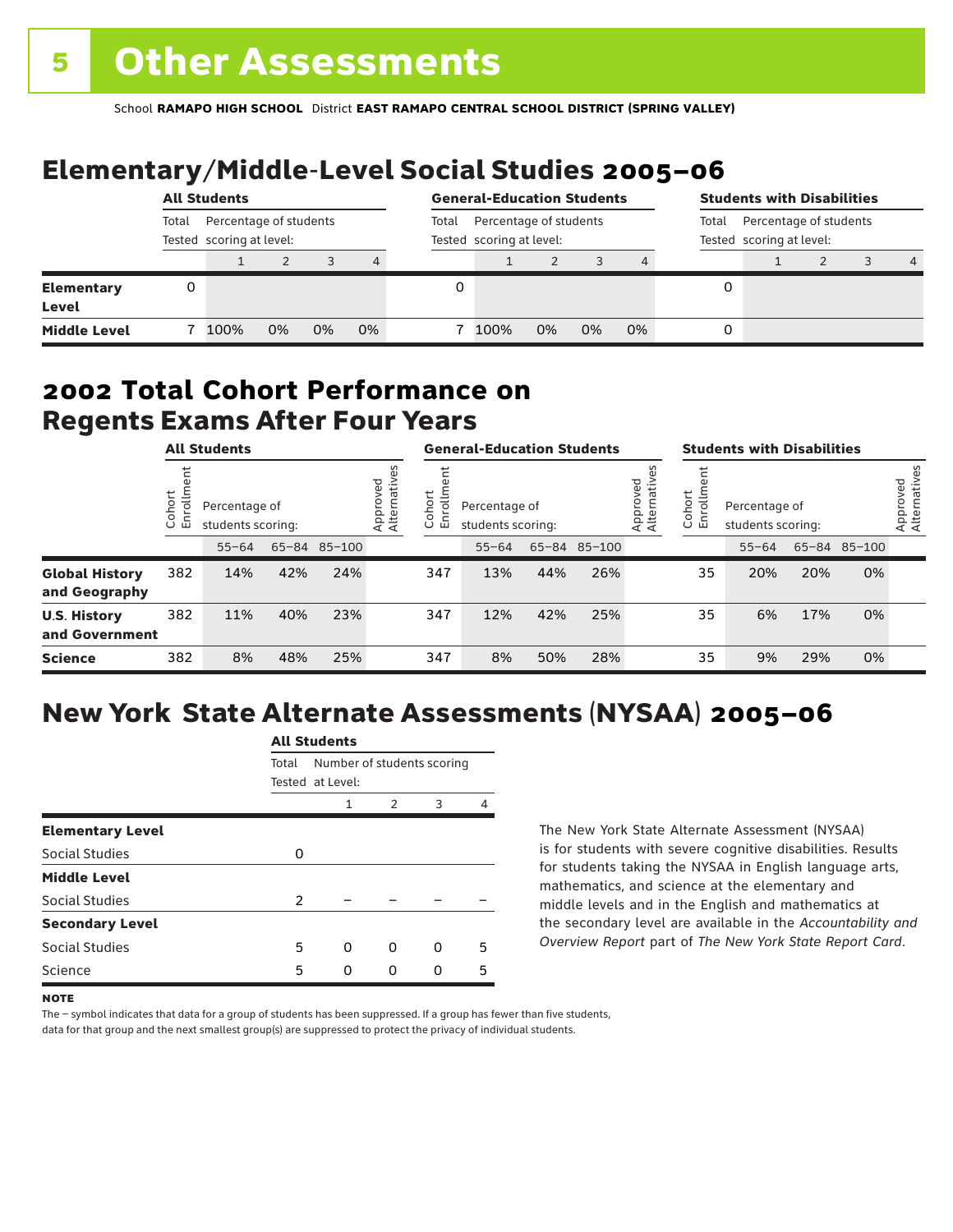## High School Completers

|                                    |             | <b>All Students</b>   |                            |                       | <b>General-Education Students</b> | <b>Students with Disabilities</b> |                            |  |
|------------------------------------|-------------|-----------------------|----------------------------|-----------------------|-----------------------------------|-----------------------------------|----------------------------|--|
|                                    |             | Number<br>of Students | Percentage<br>of Graduates | Number<br>of Students | Percentage<br>of Graduates        | Number<br>of Students             | Percentage<br>of Graduates |  |
| <b>Total Graduates</b>             | $2005 - 06$ | 303                   | 100%                       | 289                   | 100%                              | 14                                | 100%                       |  |
|                                    | $2004 - 05$ | 310                   | 100%                       | 282                   | 100%                              | 28                                | 100%                       |  |
|                                    | $2003 - 04$ | 359                   | 100%                       | 340                   | 100%                              | 19                                | 100%                       |  |
| <b>Receiving a Regents Diploma</b> | $2005 - 06$ | 202                   | 67%                        | 201                   | 70%                               | 1                                 | 7%                         |  |
|                                    | $2004 - 05$ | 218                   | 70%                        | 211                   | 75%                               | 7                                 | 25%                        |  |
|                                    | $2003 - 04$ | 183                   | 51%                        | 183                   | 54%                               | $\circ$                           |                            |  |
| <b>Receiving a Regents Diploma</b> | $2005 - 06$ | 77                    | 25%                        | 77                    | 27%                               | $\Omega$                          |                            |  |
| with Advanced Designation          | $2004 - 05$ | 0                     |                            | 0                     |                                   | 0                                 |                            |  |
|                                    | $2003 - 04$ | 0                     |                            | 0                     |                                   | $\bigcap$                         |                            |  |
| <b>Receiving an</b>                | $2005 - 06$ | 9                     | N/A                        | $\mathbf{1}$          | N/A                               | 8                                 | N/A                        |  |
| <b>Individualized Education</b>    | $2004 - 05$ | 14                    | N/A                        | 0                     |                                   | 14                                | N/A                        |  |
| Program (IEP) Diploma              | $2003 - 04$ | 5                     | N/A                        | 0                     |                                   | 5                                 | N/A                        |  |

NOTE An NA indicates that the diploma was not available in that year.

### High School Noncompleters

|                              |             | <b>All Students</b>   |                           |                       | <b>General-Education Students</b> | <b>Students with Disabilities</b> |                           |  |
|------------------------------|-------------|-----------------------|---------------------------|-----------------------|-----------------------------------|-----------------------------------|---------------------------|--|
|                              |             | Number<br>of Students | Percentage<br>of Students | Number<br>of Students | Percentage<br>of Students         | Number<br>of Students             | Percentage<br>of Students |  |
| <b>Dropped Out</b>           | $2005 - 06$ | 70                    | 4%                        | 63                    | 4%                                |                                   | 3%                        |  |
|                              | $2004 - 05$ | 83                    | 5%                        | 71                    | 5%                                | 12                                | 6%                        |  |
|                              | $2003 - 04$ | 84                    | 5%                        | 70                    | 5%                                | 14                                | 7%                        |  |
| <b>Entered Approved High</b> | $2005 - 06$ | 0                     |                           | 0                     |                                   | 0                                 |                           |  |
| <b>School Equivalency</b>    | $2004 - 05$ |                       | $0\%$                     | -1                    | $0\%$                             | 0                                 |                           |  |
| <b>Preparation Program</b>   | $2003 - 04$ | 12                    | $1\%$                     | 10                    | $1\%$                             | 2                                 | $1\%$                     |  |
| <b>Total Noncompleters</b>   | $2005 - 06$ | 70                    | 4%                        | 63                    | 4%                                | ⇁                                 | 3%                        |  |
|                              | $2004 - 05$ | 98                    | 6%                        | 83                    | 5%                                | 15                                | 7%                        |  |
|                              | $2003 - 04$ | 121                   | 7%                        | 100                   | 6%                                | 21                                | 10%                       |  |

### Post-secondary Plans of 2005–06 **Graduates**

|                                | <b>All Students</b>   |                           |                       | <b>General-Education Students</b> | <b>Students with Disabilities</b> |                           |  |
|--------------------------------|-----------------------|---------------------------|-----------------------|-----------------------------------|-----------------------------------|---------------------------|--|
|                                | Number<br>of Students | Percentage<br>of Students | Number<br>of Students | Percentage<br>of Students         | Number<br>of Students             | Percentage<br>of Students |  |
| To 4-year College              | 155                   | 51%                       | 150                   | 52%                               | 5                                 | 36%                       |  |
| To 2-year College              | 111                   | 37%                       | 104                   | 36%                               |                                   | 50%                       |  |
| <b>To Other Post-secondary</b> | 9                     | 3%                        | 8                     | 3%                                |                                   | 7%                        |  |
| <b>To the Military</b>         | 2                     | 1%                        | 2                     | 1%                                | 0                                 |                           |  |
| <b>To Employment</b>           | າ                     | 1%                        | っ                     | 1%                                | 0                                 |                           |  |
| <b>To Adult Services</b>       |                       |                           | 0                     |                                   | 0                                 |                           |  |
| <b>To Other Known Plans</b>    |                       | 0%                        |                       | 0%                                | 0                                 |                           |  |
| <b>Plan Unknown</b>            | 23                    | 8%                        | 22                    | 8%                                |                                   | 7%                        |  |